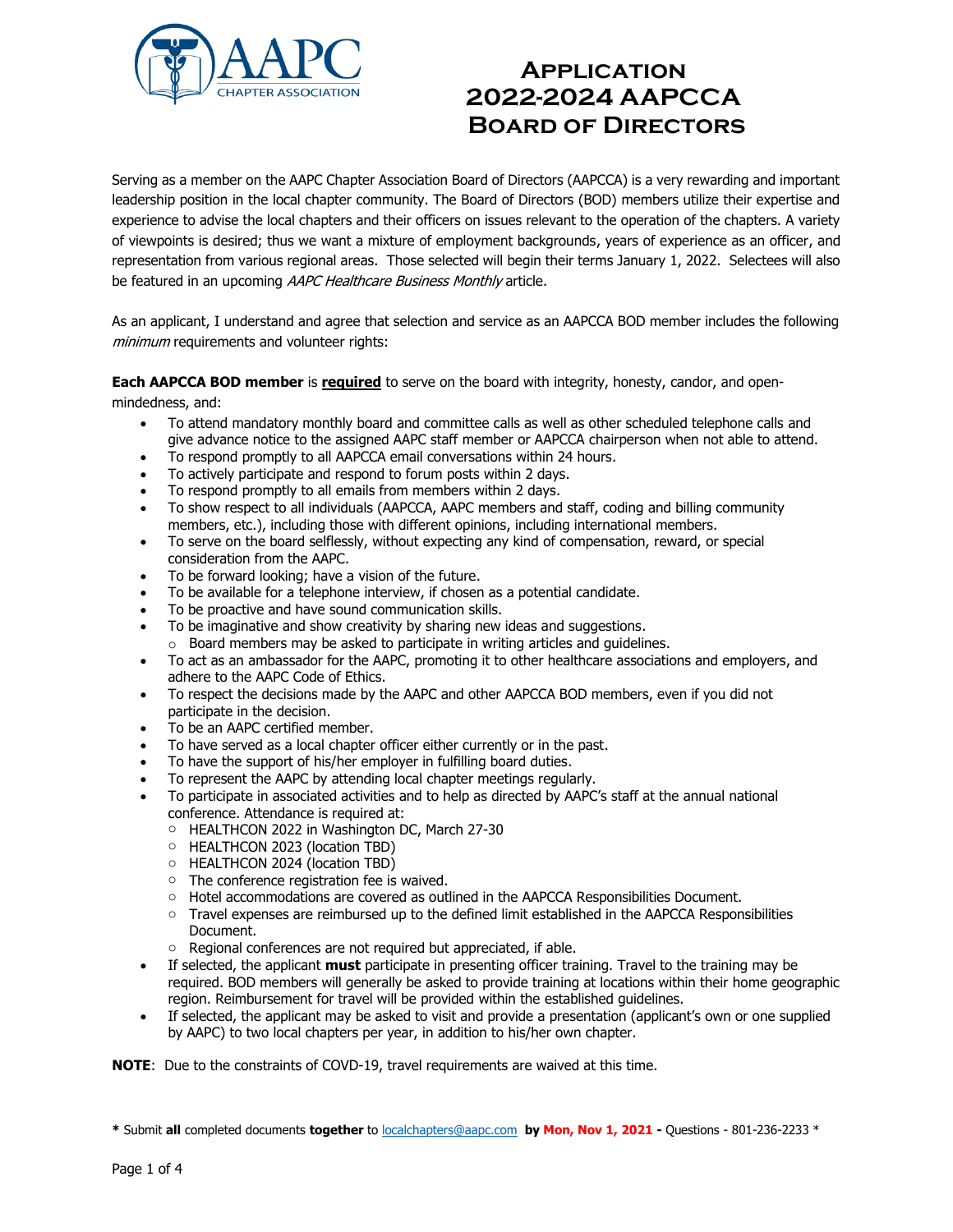

### **In addition to completing the following the application form, applicant must also supply:**

- ❑ 2 letters of recommendation from local chapter officers, members, supervisors, or other relevant sources who can vouch for your leadership ability
- ❑ Copy of current CV or resume
- ❑ Contact information for 3 professional references (including relationship and how long known)

|                                                                                                                                                                                                                                | Member ID#: _______________                                                                                                                                                                                                                                                 |  |  |
|--------------------------------------------------------------------------------------------------------------------------------------------------------------------------------------------------------------------------------|-----------------------------------------------------------------------------------------------------------------------------------------------------------------------------------------------------------------------------------------------------------------------------|--|--|
| Certification(s): the contract of the contract of the contract of the contract of the contract of the contract of the contract of the contract of the contract of the contract of the contract of the contract of the contract |                                                                                                                                                                                                                                                                             |  |  |
|                                                                                                                                                                                                                                | # Years experience in healthcare:                                                                                                                                                                                                                                           |  |  |
|                                                                                                                                                                                                                                |                                                                                                                                                                                                                                                                             |  |  |
|                                                                                                                                                                                                                                |                                                                                                                                                                                                                                                                             |  |  |
|                                                                                                                                                                                                                                |                                                                                                                                                                                                                                                                             |  |  |
| In what setting have you gained skills/expertise?<br>□Academic/PMCC<br>$\Box$ ASC<br>$\Box$ Consultant<br>□Hospital/Outpatient<br>□Insurance Payer<br>$\Box$ Physician<br>$\Box$ Small $\Box$ Large<br>$\Box$ Multispecialty   | In what setting do you currently work or have worked in<br>the past?<br>□Academic/PMCC<br>$\Box$ ASC<br>□Consultant<br>□Hospital/Outpatient<br>□Insurance Payer<br>$\Box$ Physician<br>□Small □Large<br>$\Box$ Multi-specialty<br>$\Box$ Other $\_\_\_\_\_\_\_\_\_\_\_\_\_$ |  |  |
| College degree: □ Associates<br>$\Box$ Bachelors<br>$\Box$ Masters                                                                                                                                                             |                                                                                                                                                                                                                                                                             |  |  |
| How often do you visit and/or post to the AAPC member Facebook group or forums?                                                                                                                                                |                                                                                                                                                                                                                                                                             |  |  |
| $\Box$ Often<br>$\Box$ Occasionally<br>$\Box$ Rarely                                                                                                                                                                           | $\Box$ Never                                                                                                                                                                                                                                                                |  |  |
| What is your current forum status? □Networker<br>$\Box$ Guru                                                                                                                                                                   | $\square$ Expert<br>$\Box$ True Blue                                                                                                                                                                                                                                        |  |  |
| Have you had an article published in a trade journal or other source? If so, please indicate the topic or subject matter, publication<br>and date.                                                                             |                                                                                                                                                                                                                                                                             |  |  |

List all affiliations with other credentialing, coding, healthcare related industries or publishing companies you may have, including dates of certification(s) or involvement.

**<sup>\*</sup>** Submit **all** completed documents **together** t[o localchapters@aapc.com](mailto:localchapters@aapc.com) **by Mon, Nov 1, 2021 -** Questions - 801-236-2233 \*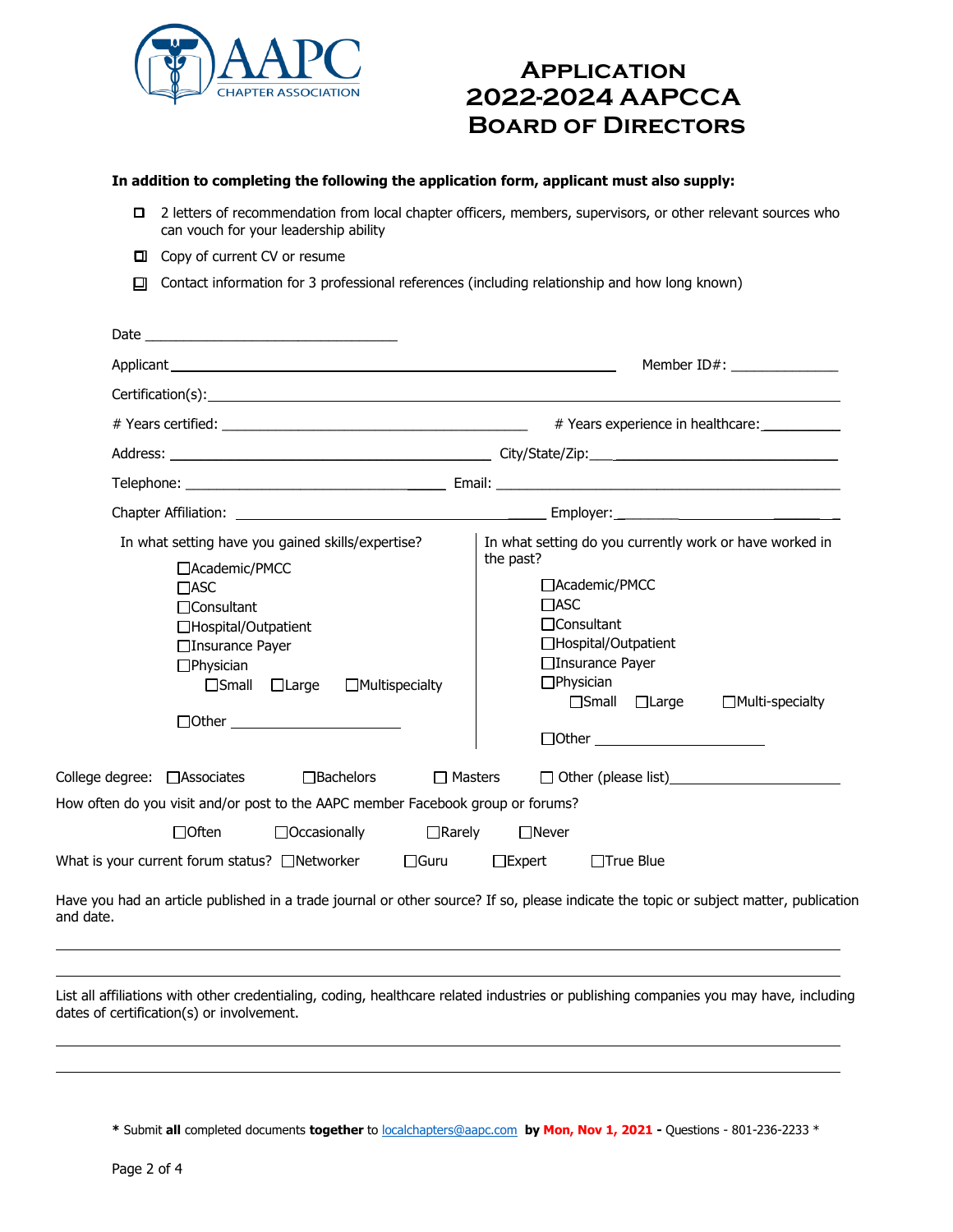

List your areas of expertise or interests (specialties, auditing, etc.).

List any examples of leadership roles, project management experience or supervisory positions you have held.

List any associations/advisory boards, coding or non-coding in nature, you have served on or currently serve on, including your dates of service.

 $\_$  ,  $\_$  ,  $\_$  ,  $\_$  ,  $\_$  ,  $\_$  ,  $\_$  ,  $\_$  ,  $\_$  ,  $\_$  ,  $\_$  ,  $\_$  ,  $\_$  ,  $\_$  ,  $\_$  ,  $\_$  ,  $\_$  ,  $\_$  ,  $\_$  ,  $\_$  ,  $\_$  ,  $\_$  ,  $\_$  ,  $\_$  ,  $\_$  ,  $\_$  ,  $\_$  ,  $\_$  ,  $\_$  ,  $\_$  ,  $\_$  ,  $\_$  ,  $\_$  ,  $\_$  ,  $\_$  ,  $\_$  ,  $\_$  ,

What leadership skills and knowledge can you bring to the AAPCCA Board?

|                                                             | Very experienced * | Some experience * | Little or no experience |
|-------------------------------------------------------------|--------------------|-------------------|-------------------------|
| Verbal communication: Public speaking                       |                    |                   |                         |
| Verbal communication: Marketing and media relations         |                    |                   |                         |
| Financial management and control: Budgeting, accounting     |                    |                   |                         |
| Planning and organizing: Special events, strategic planning |                    |                   |                         |
| Written communication: Articles, publications,              |                    |                   |                         |
| presentations, advertising                                  |                    |                   |                         |
| Legal or Regulatory Policy Creation                         |                    |                   |                         |
| Other:                                                      |                    |                   |                         |

\* For the items you checked as "very experienced" or "some experience", provide details.

Who may we contact for information about your performance in these areas?

| Contact Name: | Contact Phone: |
|---------------|----------------|
| Contact Name: | Contact Phone: |
| Contact Name: | Contact Phone: |

### **In 50 words or less, complete the following questions:**

List current and past contributions you have made within your local chapter. Include officer positions held, events chaired, and dates served.

**\*** Submit **all** completed documents **together** t[o localchapters@aapc.com](mailto:localchapters@aapc.com) **by Mon, Nov 1, 2021 -** Questions - 801-236-2233 \*